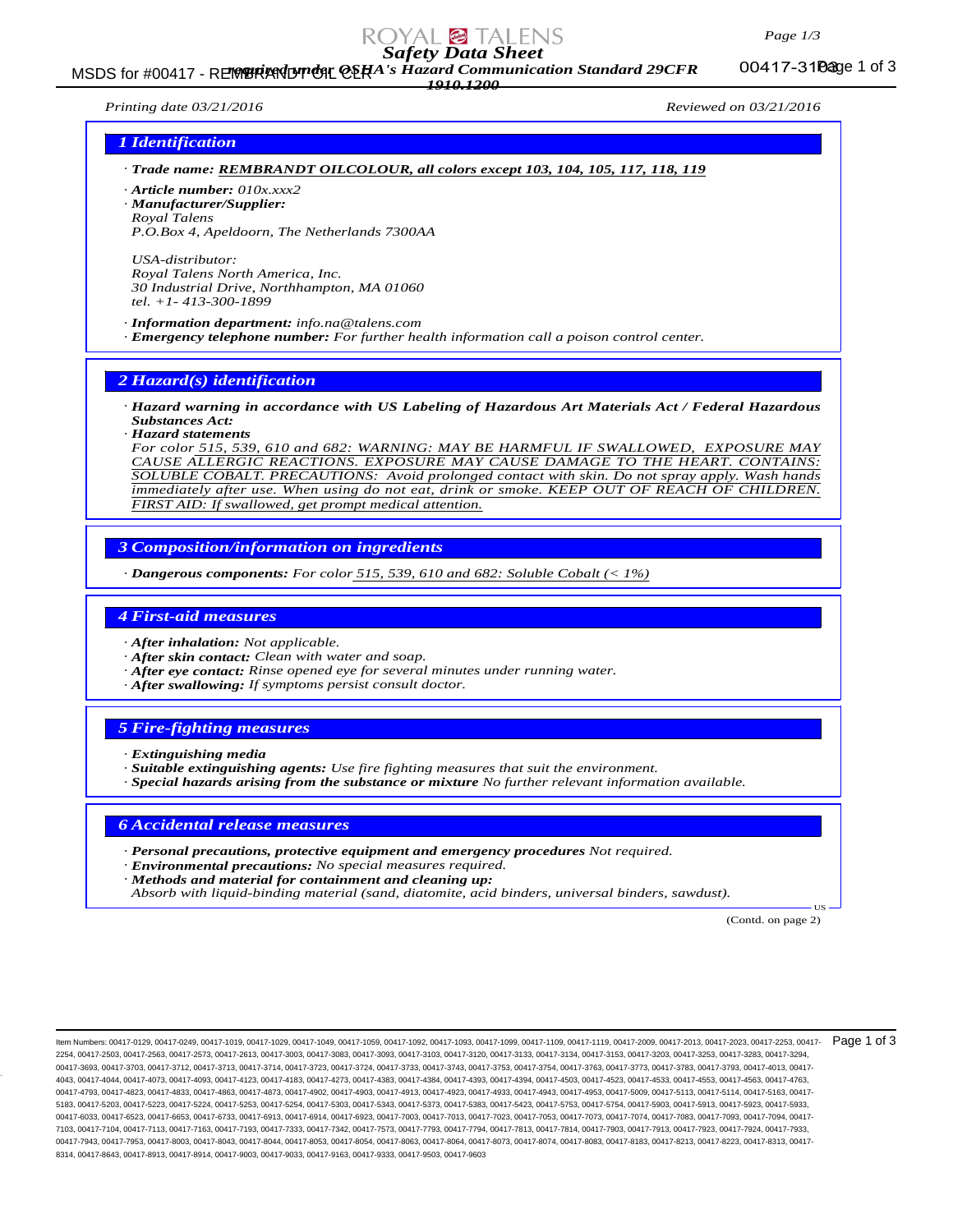## *Page 2/3*

# *Safety Data Sheet*

MSDS for #00417 - REMBRANDT ON CERA's Hazard Communication Standard 29CFR<br>MSDS for #00417 - REMBRANDT ON CERA's Hazard Communication Standard 29CFR *1910.1200*

*Printing date 03/21/2016 Reviewed on 03/21/2016*

(Contd. of page 1)

## *7 Handling and storage*

*· Precautions for safe handling: No special measures required.*

## *8 Exposure controls/personal protection*

*· General protective and hygienic measures: Wash hands before breaks and at the end of work. · Eye protection: Not required.*

## *9 Physical and chemical properties*

| $\cdot$ Appearance:<br>Form:<br>Color:<br>$\cdot$ Odor:                                                                                                   | Fluid<br>According to product specification<br>Characteristic |
|-----------------------------------------------------------------------------------------------------------------------------------------------------------|---------------------------------------------------------------|
| $\cdot$ Change in condition<br>Melting point/Melting range: Not determined.<br><b>Boiling point/Boiling range:</b> $> 99 \degree C$ ( $> 210 \degree F$ ) |                                                               |
| $\cdot$ Flash point:                                                                                                                                      | $> 99 \degree C$ ( $> 210 \degree F$ )                        |
| <b>Explosion limits:</b><br>Lower:<br><b>Upper:</b>                                                                                                       | Not determined.<br>Not determined.                            |
| $\cdot$ Density:                                                                                                                                          | $1,1 - 2,3$ g/cm3                                             |
| · Solubility in / Miscibility with<br>Water:                                                                                                              | Not miscible                                                  |

## *10 Stability and reactivity*

*· Thermal decomposition / conditions to be avoided: No decomposition if used according to specifications. · Possibility of hazardous reactions No dangerous reactions known.*

*· Conditions to avoid No further relevant information available.*

*· Incompatible materials: No further relevant information available.*

## *11 Toxicological information*

*· Carcinogenic categories:*

*· IARC (International Agency for Research on Cancer) None of the ingredients is listed.*

*· NTP (National Toxicology Program)*

*None of the ingredients is listed.*

*· OSHA-Ca (Occupational Safety & Health Administration) None of the ingredients is listed.*

## *12 Ecological information*

*· General notes: Not known to be hazardous to water.*

(Contd. on page 3)

US

ltem Numbers: 00417-0129, 00417-0249, 00417-1019, 00417-1029, 00417-1049, 00417-1059, 00417-1092, 00417-1093, 00417-1109, 00417-1119, 00417-1009, 00417-2003, 00417-2013, 00417-2023, 00417-2253, 00417-2018, 00417-2023, 0041 2254, 00417-2503, 00417-2563, 00417-2573, 00417-2613, 00417-3003, 00417-3083, 00417-3093, 00417-3103, 00417-3120, 00417-3133, 00417-3134, 00417-3153, 00417-3203, 00417-3253, 00417-3283, 00417-3294, 00417-3693, 00417-3703, 00417-3712, 00417-3713, 00417-3714, 00417-3723, 00417-3733, 00417-3743, 00417-3753, 00417-3754, 00417-3763, 00417-3773, 00417-3783, 00417-3783, 00417-3783, 00417-3783, 00417-3783, 00417-3783, 00417-3 4043, 00417-4044, 00417-4073, 00417-4093, 00417-4123, 00417-4183, 00417-4273, 00417-4383, 00417-4384, 00417-4393, 00417-4394, 00417-4503, 00417-4523, 00417-4533, 00417-4553, 00417-4563, 00417-4763, 00417-4793, 00417-4823, 00417-4833, 00417-4863, 00417-4873, 00417-4902, 00417-4903, 00417-4913, 00417-4923, 00417-4933, 00417-4943, 00417-4953, 00417-5009, 00417-5113, 00417-5114, 00417-5163, 00417- 5183, 00417-5203, 00417-5223, 00417-5224, 00417-5253, 00417-5254, 00417-5303, 00417-5343, 00417-5373, 00417-5383, 00417-5423, 00417-5753, 00417-5754, 00417-5903, 00417-5913, 00417-5923, 00417-5933, 00417-6033, 00417-6523, 00417-6653, 00417-6733, 00417-6913, 00417-6914, 00417-6923, 00417-703, 00417-7013, 00417-7023, 00417-7033, 00417-7033, 00417-7034, 00417-7039, 00417-703, 00417-7074, 00417-7083, 00417-7083, 00417-703 7103, 00417-7104, 00417-7113, 00417-7163, 00417-7193, 00417-7333, 00417-7342, 00417-7573, 00417-7793, 00417-7794, 00417-7813, 00417-7814, 00417-7903, 00417-7913, 00417-7923, 00417-7924, 00417-7933, 00417-7943, 00417-7953, 00417-8003, 00417-8043, 00417-8044, 00417-8053, 00417-8054, 00417-8063, 00417-8064, 00417-8073, 00417-8074, 00417-8083, 00417-8183, 00417-8183, 00417-8213, 00417-8223, 00417-8313, 00417-8313, 00417-8 8314, 00417-8643, 00417-8913, 00417-8914, 00417-9003, 00417-9033, 00417-9163, 00417-9333, 00417-9503, 00417-9603